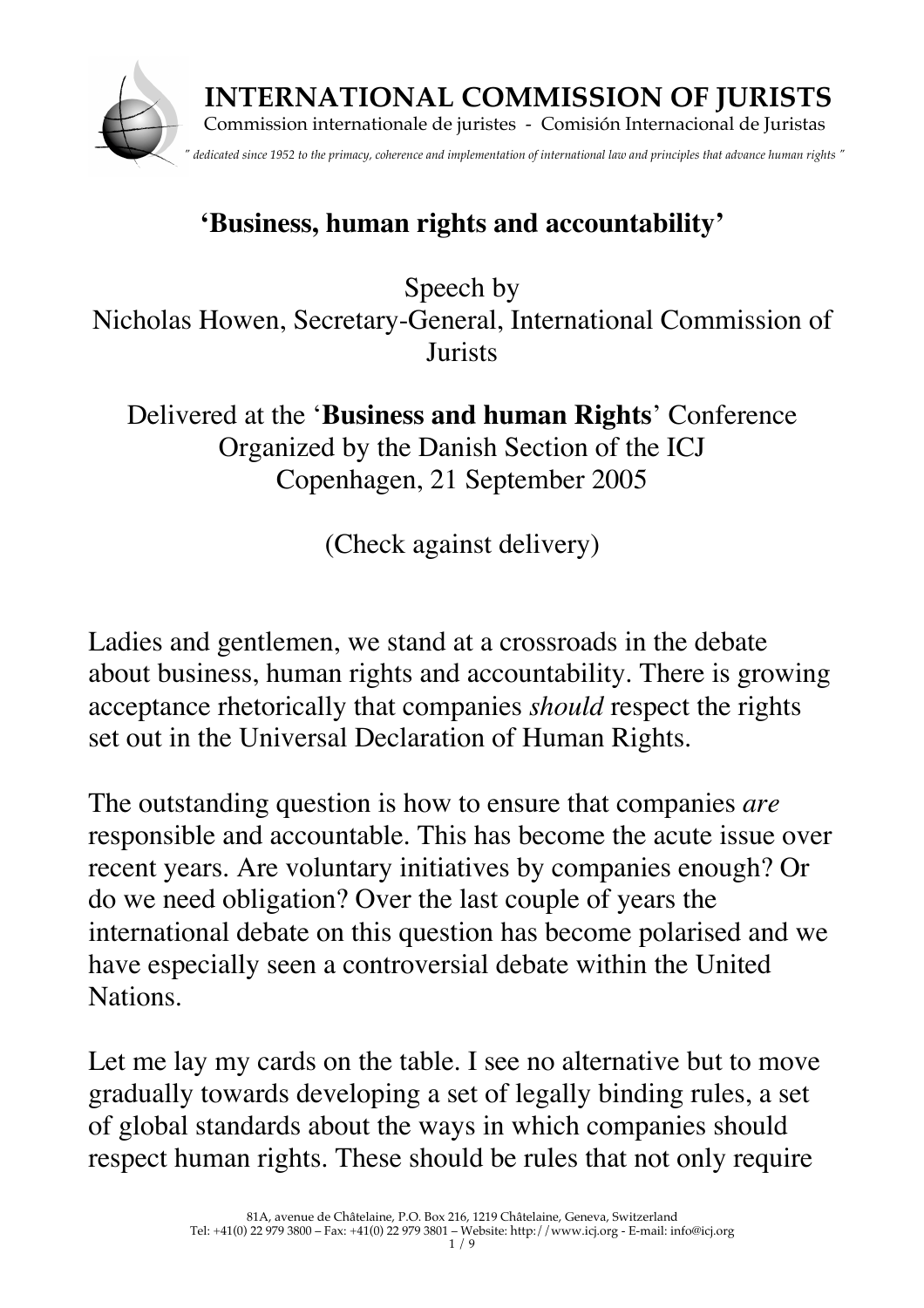states to ensure companies do not violate human rights, but which can also apply directly to companies when states are unwilling or unable to enforce them.

I agree with business and lawyers and government officials that governments do have, and should have, have the primary obligation to respect human rights. No one is advocating shifting this primary responsibility from governments to business.

The point is simply to make businesses accountable when their actions seriously impact on human rights. When I say human rights, I mean the rights found in the Universal Declaration of Human Rights, all of which have been elaborated in human rights treaties, International Labour Organisation treaties and other conventions and documents. It is worthwhile going back and reading again the simple yet powerful Universal Declaration of Human Rights, the most authoritative human rights document in the world. It includes rights such as the right to nondiscrimination, women's rights, labour rights, freedom of expression, assembly and association, rights to food, health, housing and education, the right to a livelihood, rights to liberty and to life, the right to a fair trial, the right not to be tortured or arbitrarily detained.

I see at least seven reasons why there is need to develop clear, common and binding global rules on corporate accountability and human rights.

## **1. Documented abuses and complicity**

There is no denying the contribution that companies can make to the well-being of societies. Unfortunately, however, we also have no option but to recognise the sorry catalogue of past and present human rights violations committed by companies or human rights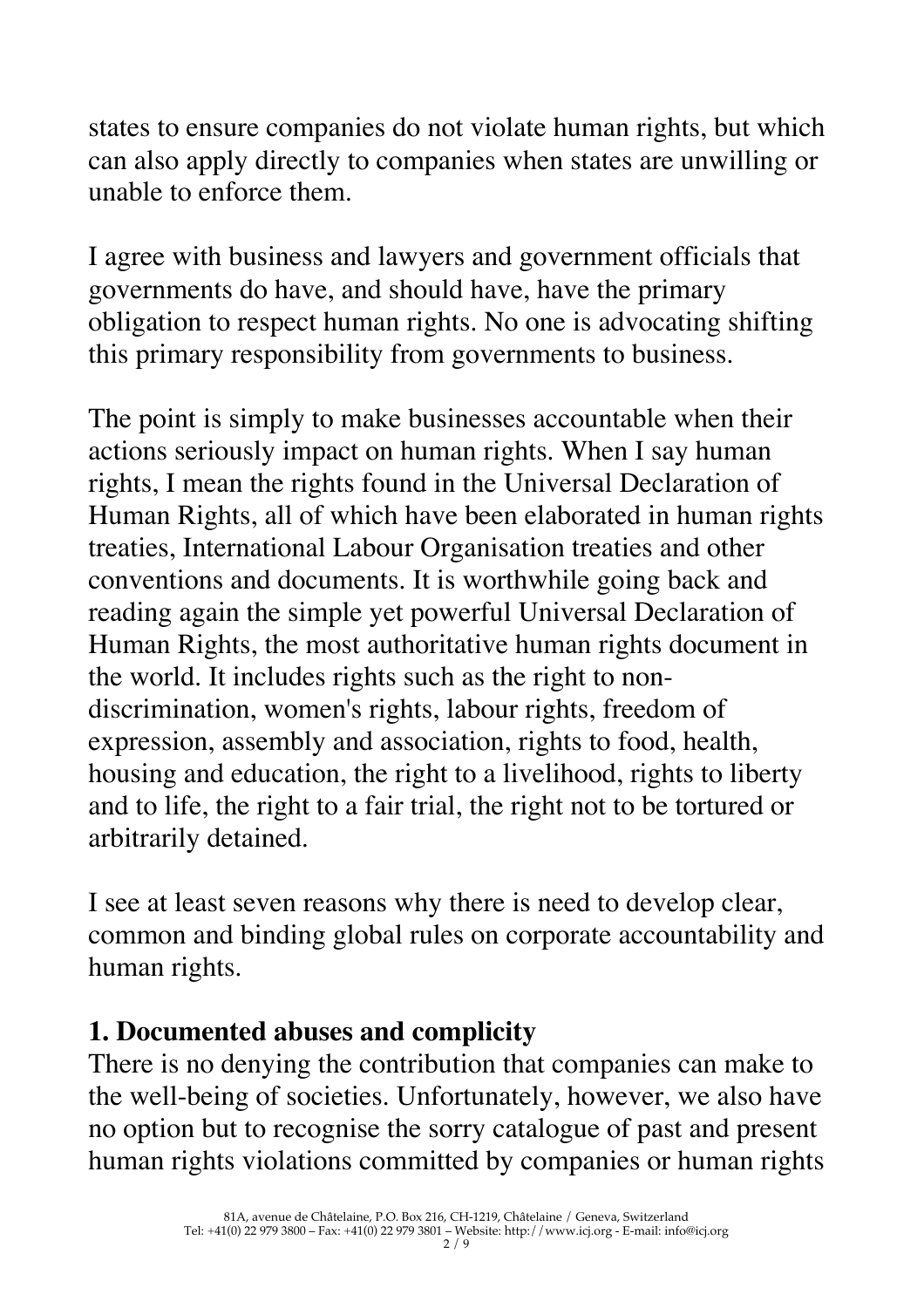violations committed by governments in which companies are complicit. When we talk about accountability we must answer how to ensure the worst, and not only the best, respect the rules.

In Iraq, we have witnessed how some companies have been implicated in the torture or ill-treatment of prisoners. In Bosnia-Herzegovina there are companies who are discriminating against returning refugees by only employing Croats. In Burma, UNOCAL was well aware that its business partner, the Burmese Government, was using forced labour and torture to clear land around the Yadana oil pipeline. The deBeers group has admitted buying diamonds from rebels, knowing that this money funded these groups' military activities and serious violence against civilians. The South African Truth Commission documented how mining companies in South Africa under *apartheid* helped the Government create a discriminatory migrant labour system for their own advantage and how they called the police into factories to brutally disperse striking workers. These are just a few examples from many well-documented cases.

#### **2. Market forces are not enough**

Some have argued that we should leave it to the marketplace economic forces - to regulate the behaviour of companies. This argument overlooks, however, that respecting human rights are not, unfortunately, always good for business. It is clear that companies can thrive in countries with abusive regimes, such as in South Africa under the *apartheid* regime, in Burma now, in Nigeria under military rule.

We do need to move towards the idea of the triple bottom line: that companies should be judged in the market place on the basis of their financial, environmental and ethical performance.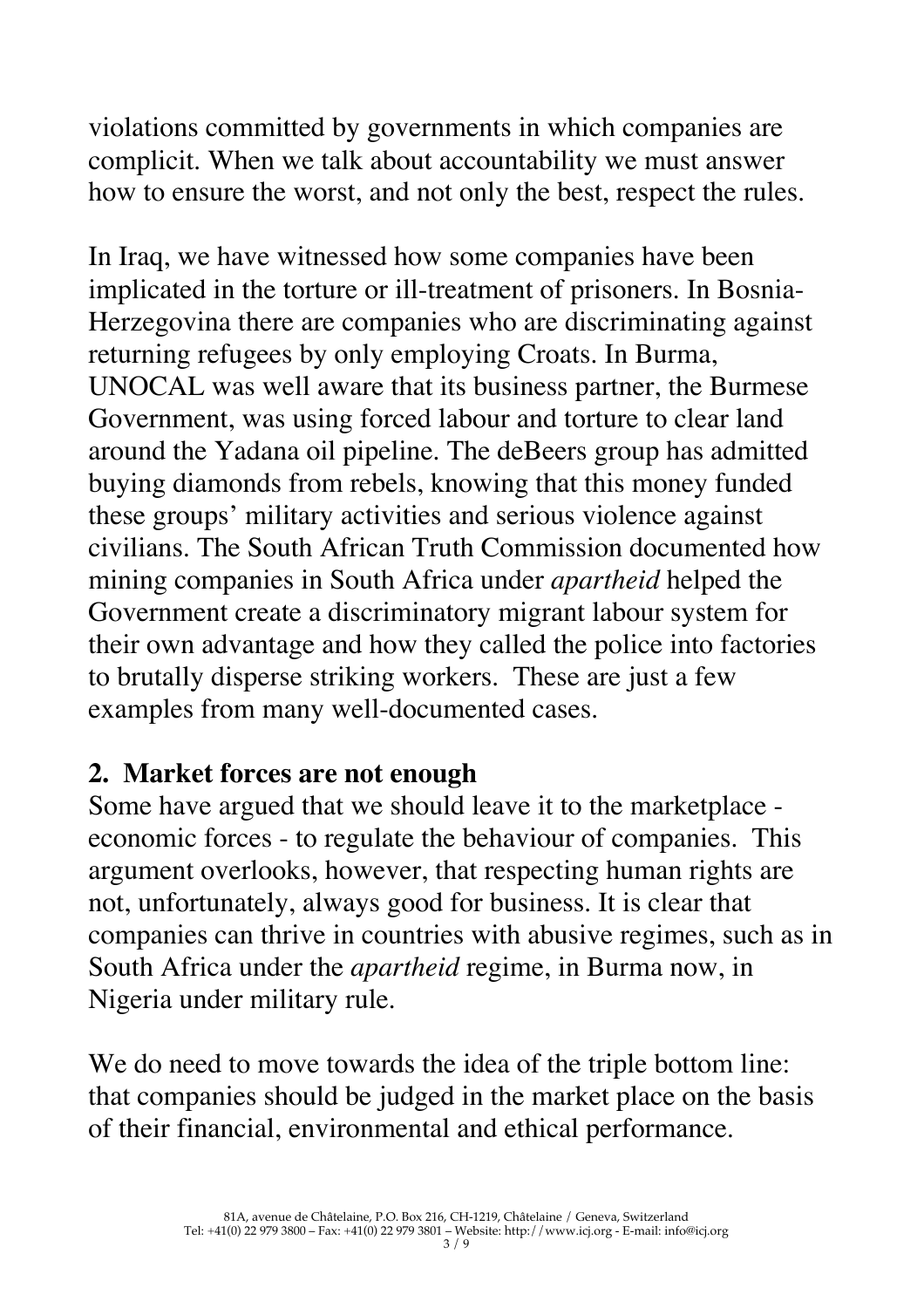But human rights situations and business responses are too complex for the market to understand and respond to, to give a competitive advantage to those who act ethically.

## **3. Need for binding, common benchmarks**

We must go beyond voluntarism. Voluntary codes of conduct and initiatives have been important steps on the road to accountability but they're not enough. We need a mix of voluntary initiatives *and* legally binding rules.

Voluntary codes can be useful: individual company or industrywide codes, ethical programmes. They can build a consensus around some rights, such as not using child labour. They can build a culture of compliance, to a certain extent. Some codes even go beyond the minimum human rights standards, which are set out in documents like the Universal Declaration of Human Rights.

Voluntary codes are, however, only respected by those who want to respect them. Too often they fall by the wayside when there is a clash against hard commercial interests. They can be easily rejected when faced with the harsh competitiveness of the commercial world. Studies of voluntary codes have shown how most codes leave out the most difficult rights for business, such as the freedom of association and collective bargaining.

There is a proliferation of voluntary standards that has brought confusion. The very best companies say to me they would rather have obligations and clarity than voluntarism and confusion.

The history of human rights in relation to states is instructive - you cannot just have voluntary initiatives, you need a mix of enlightened voluntary action with binding obligations. That is the history of progress on human rights in all spheres.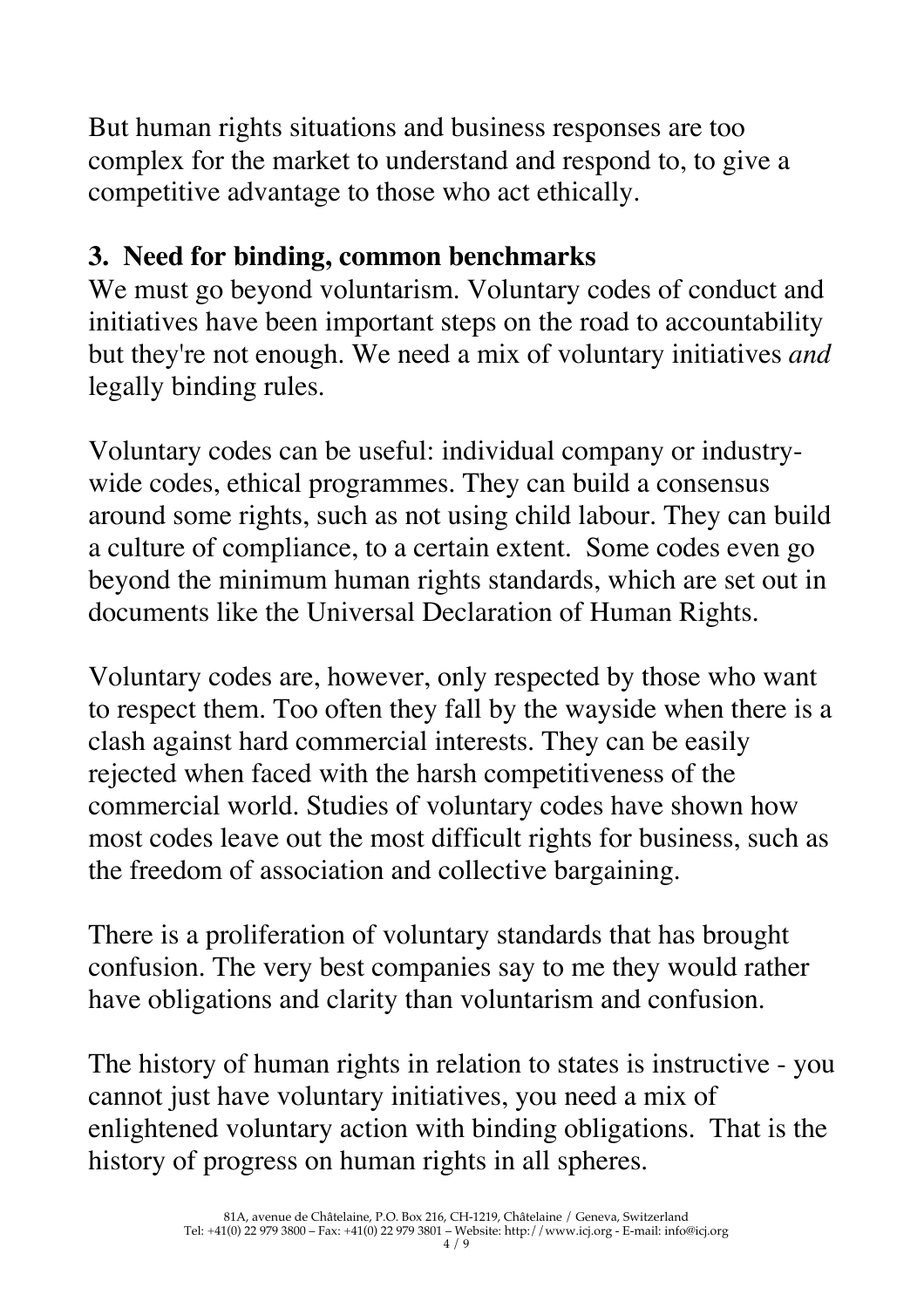## **4. Victims' rights to remedy and reparation**

Victims of human rights violations need rights and remedies, not merely charity or philanthropy.

We need to move from the good intentions of voluntary codes to the idea that if victims suffer and their rights are violated, they do have a right to compensation and restitution. A regime that emphasises legal accountability would incorporate that perspective.

Providing remedies for victims is not about engaging in costly and drawn out court cases, but it is about building legal rights that encourage a culture of compliance, because companies try not to breach rules that bring consequences.

## **5. Inability or failure of host states to hold business accountable**

We need global rules because most large corporations have outgrown the ability of many individual states to regulate them effectively.

We find that the balance has often tilted in favour of transnational corporations. Often the government of a host country is worried that tough regulation will scare away foreign direct investment. This is why the new economic order collapsed in the 1980s. There is even less chance of governments holding corporations accountable in failed states, those embroiled in armed conflict or continuing instability or where the state has little effective control. Governments in countries where multinationals have their headquarters have little interest in holding companies accountable for behaviour far away from home.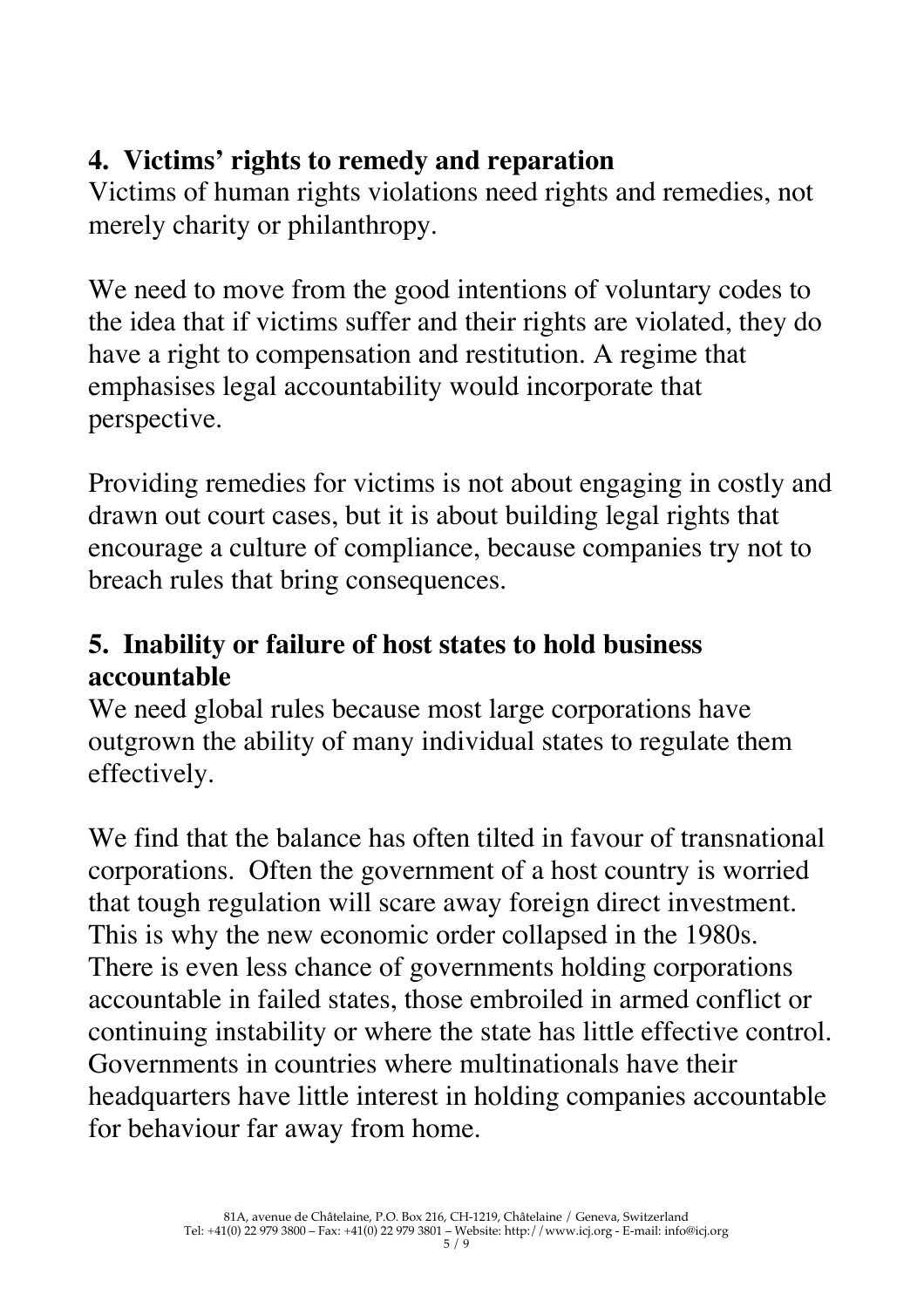International law is not a substitute for effective national laws and policies. But international standards do help to provide common guidance to states, to harmonize rules at times of weak national regulation. International rules set minimum standards as benchmarks. And international law needs to step in where national law is absent or without peace.

## **6. Why human rights standards?**

Human rights are the only existing internationally agreed expression of the minimum conditions we all should enjoy if we are to live in dignity as human beings. It distils what is common across all cultures and adds advocacy power to those who are marginalised. Only last Friday, heads of state meeting at the 60<sup>th</sup> anniversary United Nations Summit, again agreed just that – that they accept the corpus of human rights standards (even if they disagree about how and at what pace to implement them).

Aspects of consumer law, criminal law, environmental law or corporate law can all help companies decide what they should do and not do. But only human rights standards provide the comprehensive normative guide about how human beings should be treated.

# **7. Power needs to be constrained by law**

A role of law is to balance power and obligations and to limit the arbitrary exercise of power. Large corporations are beginning to challenge the traditional economic and political dominance of governments.

Some states are dwarfed by the power of transnational corporations. Governments are losing authority up to supranational organisation bodies and internally as state functions are privatized.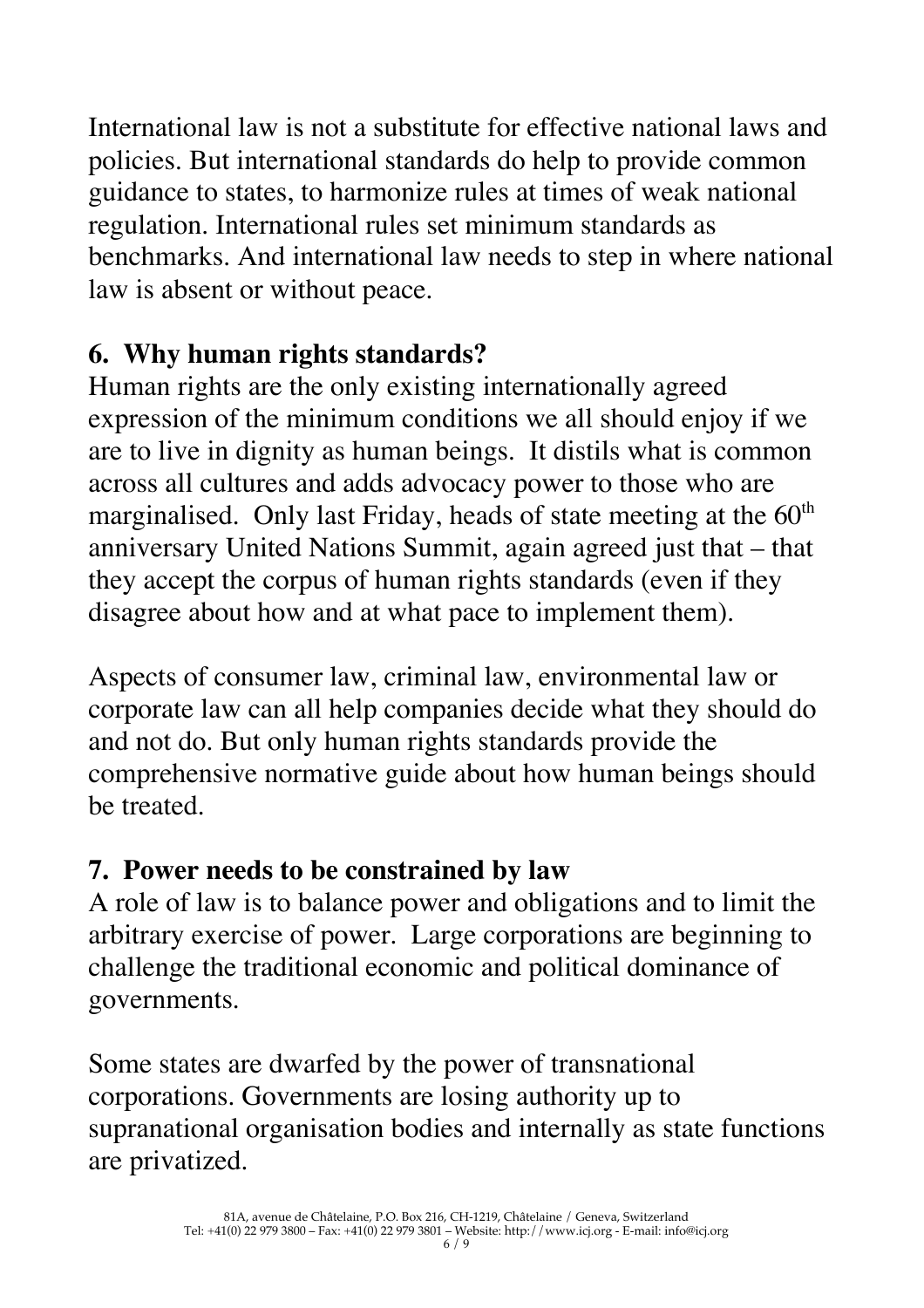Human rights law and related law such as international humanitarian law (the laws of war) are evolving. Human rights law once only bound states. But we also have the laws of war, developed to bind not only governments but also armed opposition groups – non-state actors – who commit abuses. Human rights law is now developing to focus on new centres of power, as corporations emerge and are able economically to challenge many small states.

The concept of the sovereign state has been eroded over 50 years by a growing acceptance that human rights laws should limit the way that governments can treat their people. The concept of the sovereignty of the state surely should not be replaced by the sovereignty of corporations - unrestricted and unaccountable. Law and human rights have to play their part in limiting the potential for the arbitrary exercise of power by powerful, yet unaccountable, corporations.

There is an advantage in legal rules for many corporations. Those genuinely committed to respecting rights should have nothing to fear from international standards. But when rules are voluntary, the best companies lose out to competitors who make no investment in compliance with human rights. When clear minimum standards exist, those that do *more* than the minimum can rightly claim to be even more socially responsible. But now even the most inadequate voluntary code can be hyped by a company as a sign of commitment to human rights.

\_\_\_\_\_\_\_\_\_\_\_\_\_\_\_\_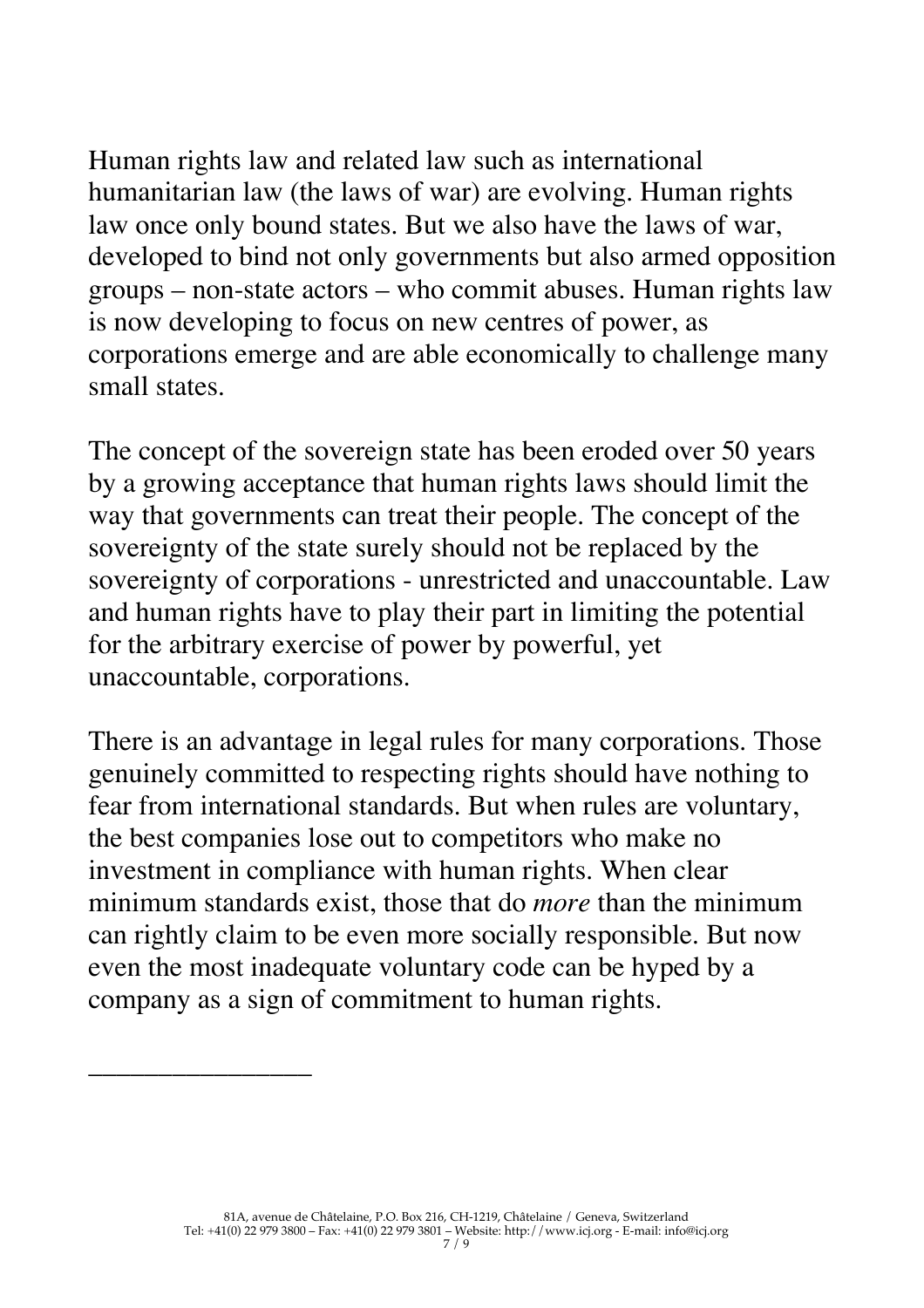Ladies and Gentlemen,

These are seven reasons why I believe there is a need for binding human rights rules relating to corporate accountability.

The most enlightened companies do see that obligations and clarity are better than voluntarism and confusion. They see that if they are spending money on corporate social responsibility, others should also carry such costs. By having minimum standards, it is possible to move towards this.

Perhaps we need to return to a former age, a pre-capitalist period when the corporation was seen as an entrepreneur with a strong moral role in society. There is evidence that the great trading houses in Antwerp would send researchers to religious houses in Paris to help guide their actions. Even then there was a sense of the organisation being more than a profit-making machine. Should we learn something from this history?

To sum up, we need global standards, which need to be legal and based on human rights law and standards. The controversy is on the table now. We have a set of Norms on the Responsibilities of Transnational Corporations and Other Business Enterprises with regard to Human Rights. These were drafted by a group of experts in the United Nations, called the Sub-Commission on Human Rights, after wide consultation with business, governance and civil society. They have brought everyone out into the open, those who have fiercely opposed the norms such as the International Chamber of Commerce and those that see these Norms as one important, imperfect step on the road to the human rights legal accountability of business.